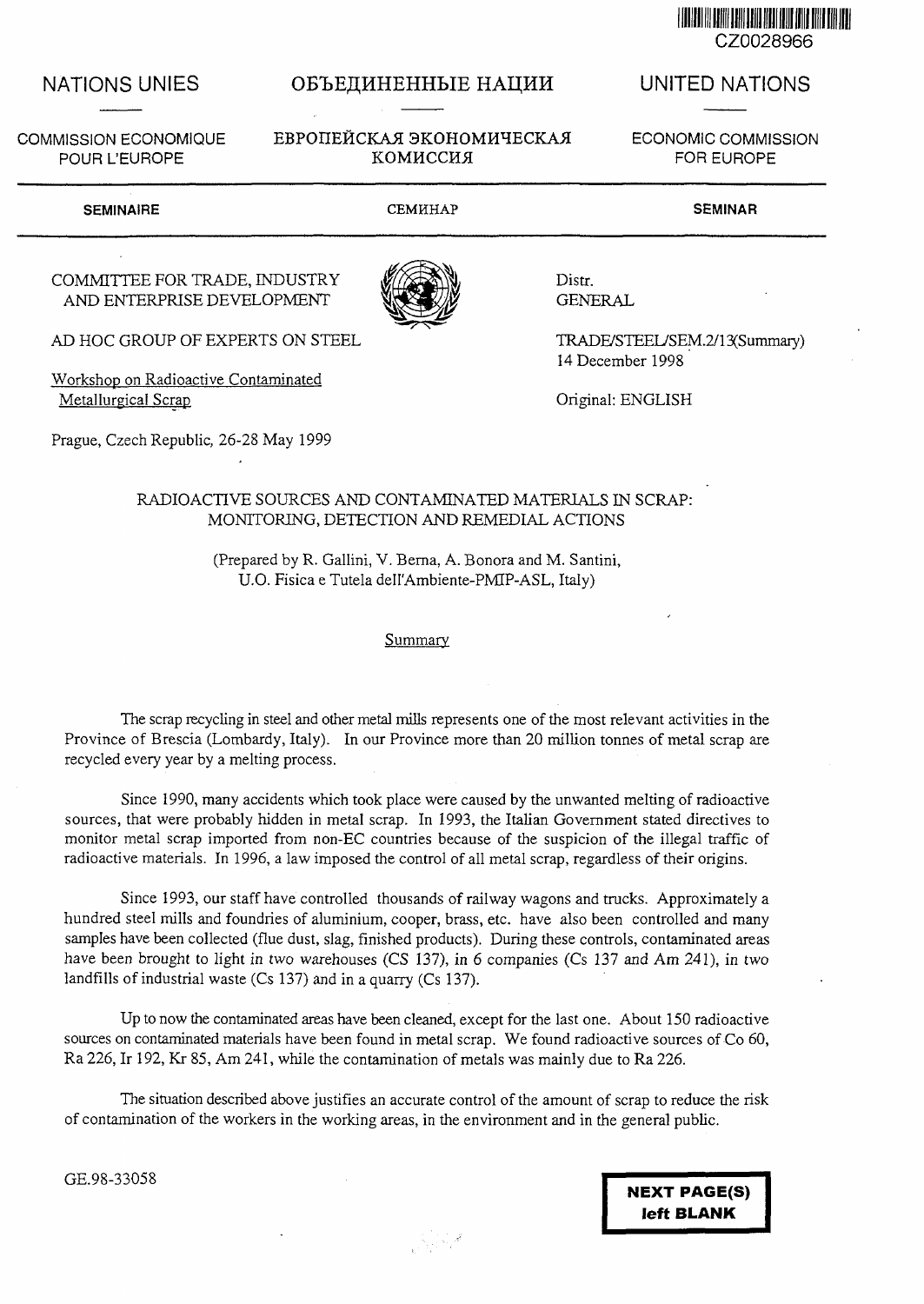POUR L'EUROPE

# NATIONS UNIES OBTHE OBTHE HALLE HALL THE UNITED NATIONS

COMMISSION ECONOM1QUE EBP0HEHCKA5I 3K0H0MHHECKAJI

ECONOMIC COMMISSION FOR EUROPE

### SEMINAIRE CEMHHAP SEMINAR

# COMMITTEE FOR TRADE, INDUSTRY AND ENTERPRISE DEVELOPMENT

AD HOC GROUP OF EXPERTS ON STEEL

Workshop on Radioactive Contaminated Metallurgical Scrap

Prague, Czech Republic, 26-28 May 1999

Distr. **GENERAL** 

TRADE/STEEL/SEM.2/14(Summary) 14 December 1998

Original: ENGLISH

# MONITORING OF SCRAP LOADS AT GORZIA BORDER CHECKPOINTS: THIRTY MONTHS OF EXPERIENCE AND SOME SUGGESTIONS

(Prepared by M. Fabretto, Italy)

### **Summary**

Scrap monitoring at border checkpoints with non-EU countries began in Italy in 1993. For a certain period of time, controls were performed by institutional organizations such as national health and firemen services. It soon became apparent that the amount of time required for manual inspection combined with the great number of vehicles to be monitored were considerably burdening the efficiency and prompt service. In 1996, the customs authority was given the possibility of entrusting controls to a "qualified expert in radioactive protection", as defined by the Italian legislation. In a rather short time, almost everywhere, controls were transferred to private institutions. Currently, scrap monitoring at terrestrial border checkpoints and important harbors is done by the experts or by trained personnel. At some places the service has to be operational 24 hours a day and every day of the year. This requires a high level of organization and only the private solution permits maintaining costs at a reasonable level.

The paper decides some important aspects deriving from this choice and makes some suggestions on how the experience already acquired can be used when more sophisticated automatic monitoring systems are eventually be installed at government border checkpoints.

GE.98-33062

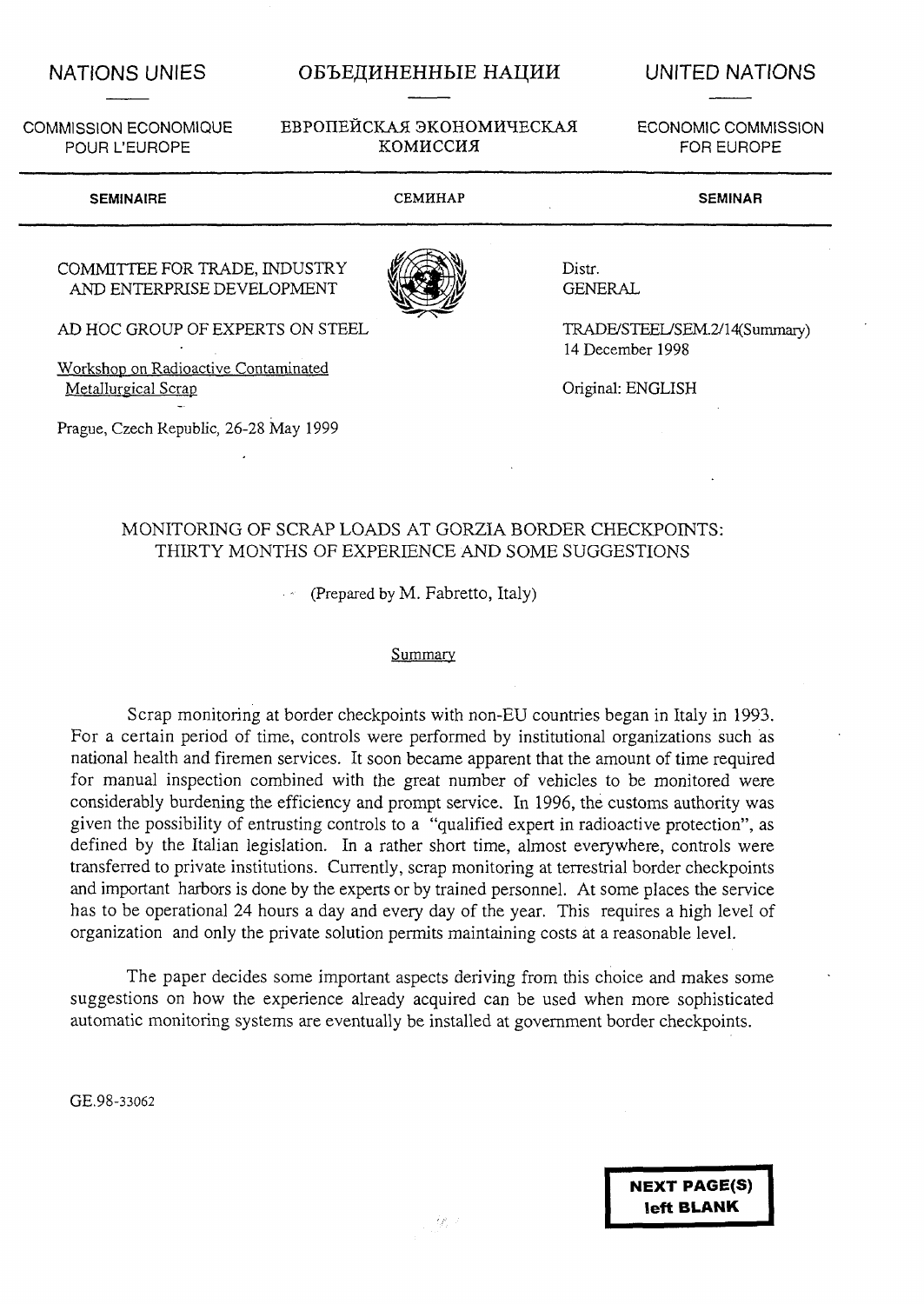# NATIONS UNIES OB'LE UNITED NATIONS

# COMMISSION ECONOMIQUE EBPOILE ÄCKAJI GKOHOMITECKAJI POUR L'EUROPE KOMMCCHA

ECONOMIC COMMISSION FOR EUROPE

| <b>SEMINAIRE</b>                                            | <b>CEMHHAP</b> | <b>SEMINAR</b>                                    |
|-------------------------------------------------------------|----------------|---------------------------------------------------|
| COMMITTEE FOR TRADE, INDUSTRY<br>AND ENTERPRISE DEVELOPMENT |                | Distr.<br><b>GENERAL</b>                          |
| AD HOC GROUP OF EXPERTS ON STEEL                            |                | TRADE/STEEL/SEM.2/15(Summary)<br>14 December 1998 |

Workshop on Radioactive Contaminated Metallurgical Scrap

Prague, Czech Republic, 26-28 May 1999

Original: ENGLISH

# SOME RESULTS FROM RADIOACTIVE CONTROL OF TRUCKS

(Prepared by K. Dollani, Institute of Nuclear Physics, Albania)

### **Summary**

Three years ago, the Italian Police ordered the return of a Czech-made Skoda truck with Albanian tag because of the high gamma dose rate detected in the vehicle. The results of the control done by the Institute of Nuclear Physics, Tirana on the radioactivity for the truck, showed that some parts in the motor of the truck were produced with radioactive contaminated material. After that event, extensive investigation was carried out in all the Albanian Skoda trucks. Out of 100 trucks controlled, three of them had radioactive contaminated related problems. During the dismantlement of the motors of the trucks, a gamma dose rate of 0.2-0.3 mS v/h at a distance of 1 metre was detected. The contaminated trucks were known to be produced during 1987-1990.

Last year, some Albanian private companies were engaged to gather and export scrap to Greece and Montenegro. The scrap was mainly produced from the dismantlement of the closed factories. Some of these factories were known to use the radioactive gauges. After two years of exports without any control, some of the companies have recently made a request to the Institute of Nuclear Physics to perform a radioactive control of scrap in order to obtain a certificate for export.

 $\mathcal{L}^{(2)}$ 

GE.98-33066

**NEXT PAGE(S) left BLANK**